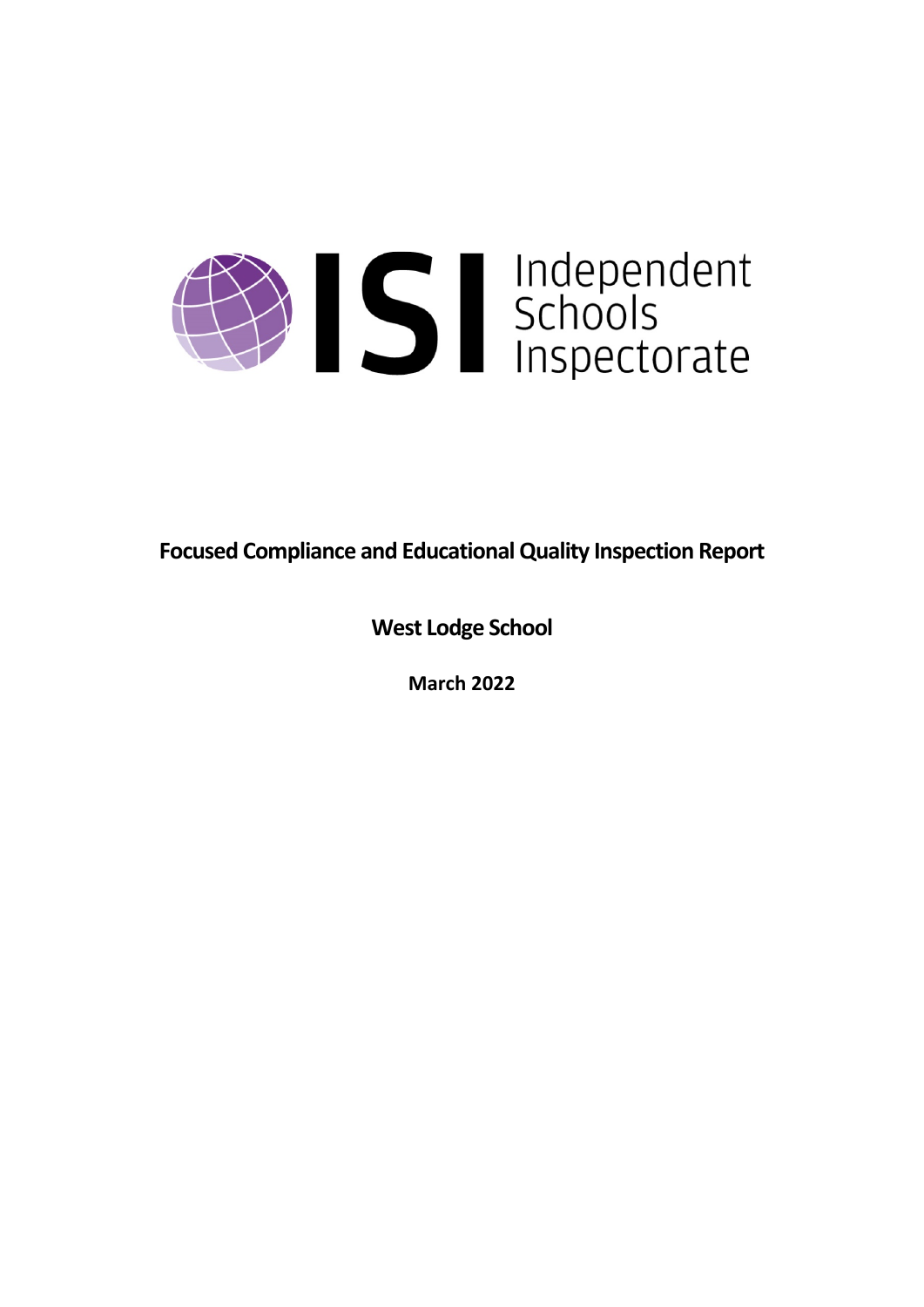# <span id="page-1-0"></span>**Contents**

| <b>Contents</b> |                                                                      |    |
|-----------------|----------------------------------------------------------------------|----|
|                 | <b>School's Details</b>                                              | 3  |
| 1.              | <b>Background Information</b>                                        | 4  |
|                 | <b>About the school</b>                                              | 4  |
|                 | What the school seeks to do                                          | 4  |
|                 | About the pupils                                                     | 4  |
| 2.              | <b>Regulatory Compliance Inspection</b>                              | 5  |
|                 | Preface                                                              | 5  |
|                 | <b>Key findings</b>                                                  | 6  |
|                 | PART 1 - Quality of education provided                               | 6  |
|                 | PART 2 - Spiritual, moral, social and cultural development of pupils | 6  |
|                 | PART 3 - Welfare, health and safety of pupils                        | 6  |
|                 | PART 4 – Suitability of staff, supply staff, and proprietors         | 6  |
|                 | PART 5 - Premises of and accommodation at schools                    | 6  |
|                 | <b>PART 6 - Provision of information</b>                             | 7  |
|                 | PART 7 - Manner in which complaints are handled                      | 7  |
|                 | PART 8 - Quality of leadership in and management of schools          | 7  |
| 3.              | <b>Educational Quality Inspection</b>                                | 8  |
|                 | <b>Preface</b>                                                       | 8  |
|                 | <b>Key findings</b>                                                  | 8  |
|                 | <b>Recommendation</b>                                                | 8  |
|                 | The quality of the pupils' academic and other achievements           | 8  |
|                 | The quality of the pupils' personal development                      | 10 |
| 4.              | <b>Inspection Evidence</b>                                           | 13 |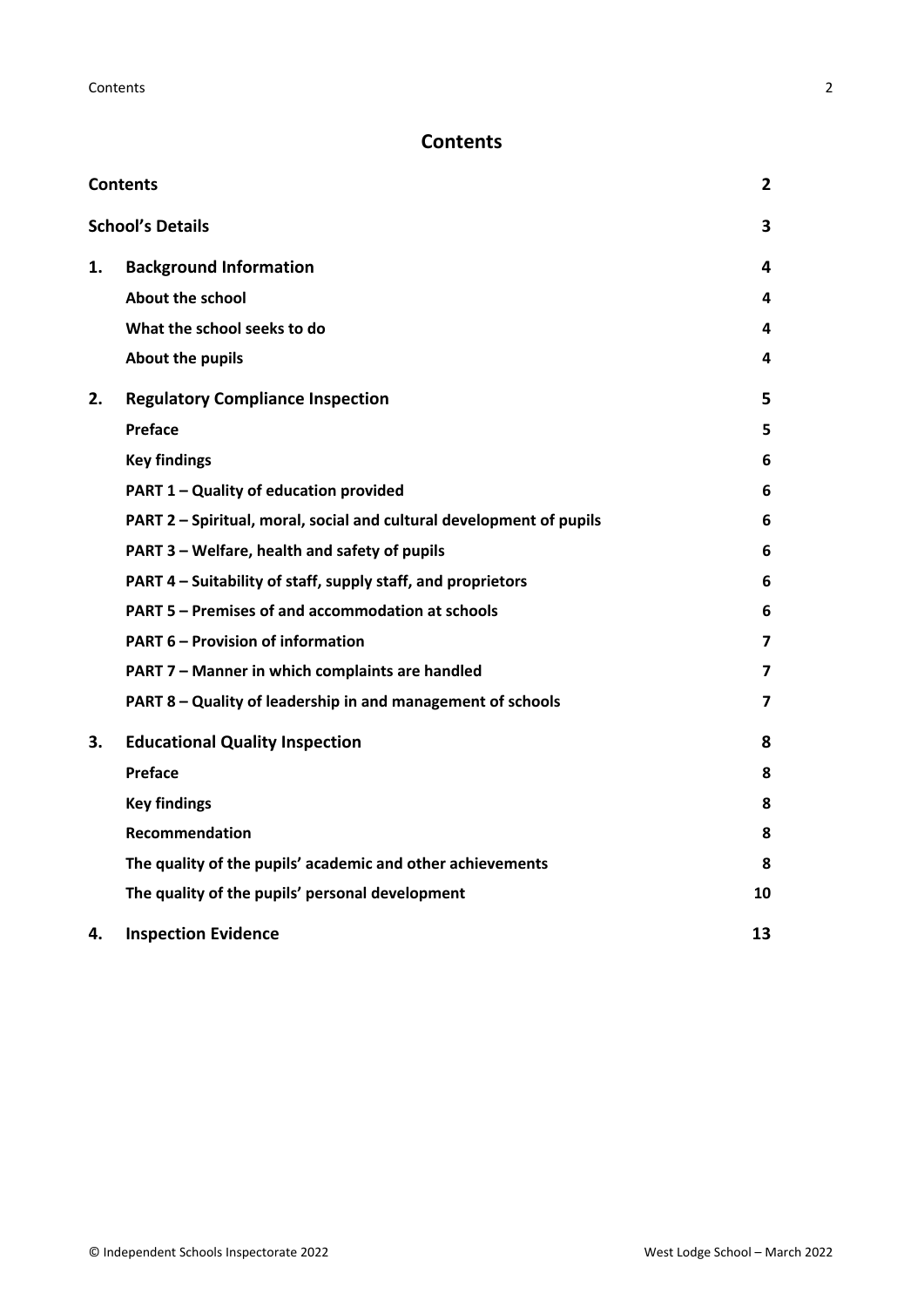| <b>School</b>                    | West Lodge School                              |    |                |    |
|----------------------------------|------------------------------------------------|----|----------------|----|
| <b>DfE</b> number                | 303/6002                                       |    |                |    |
| <b>Registered charity number</b> | 283627                                         |    |                |    |
| <b>Address</b>                   | West Lodge School<br>36 Station Road<br>Sidcup |    |                |    |
|                                  | Kent<br><b>DA15 7DU</b>                        |    |                |    |
|                                  |                                                |    |                |    |
| Telephone number                 | 0208 300 2489                                  |    |                |    |
| <b>Email address</b>             | info@westlodge.org.uk                          |    |                |    |
| <b>Headteacher</b>               | <b>Mr Robert Francis</b>                       |    |                |    |
| <b>Chair of governors</b>        | Mrs Christine Head-Rapson                      |    |                |    |
| Age range                        | 3 to 11                                        |    |                |    |
| Number of pupils on roll         | 168                                            |    |                |    |
|                                  | <b>EYFS</b>                                    | 41 | <b>Infants</b> | 43 |
|                                  | <b>Juniors</b>                                 | 84 |                |    |
| <b>Inspection dates</b>          | 15 to 18 March 2022                            |    |                |    |

# <span id="page-2-0"></span>**School's Details**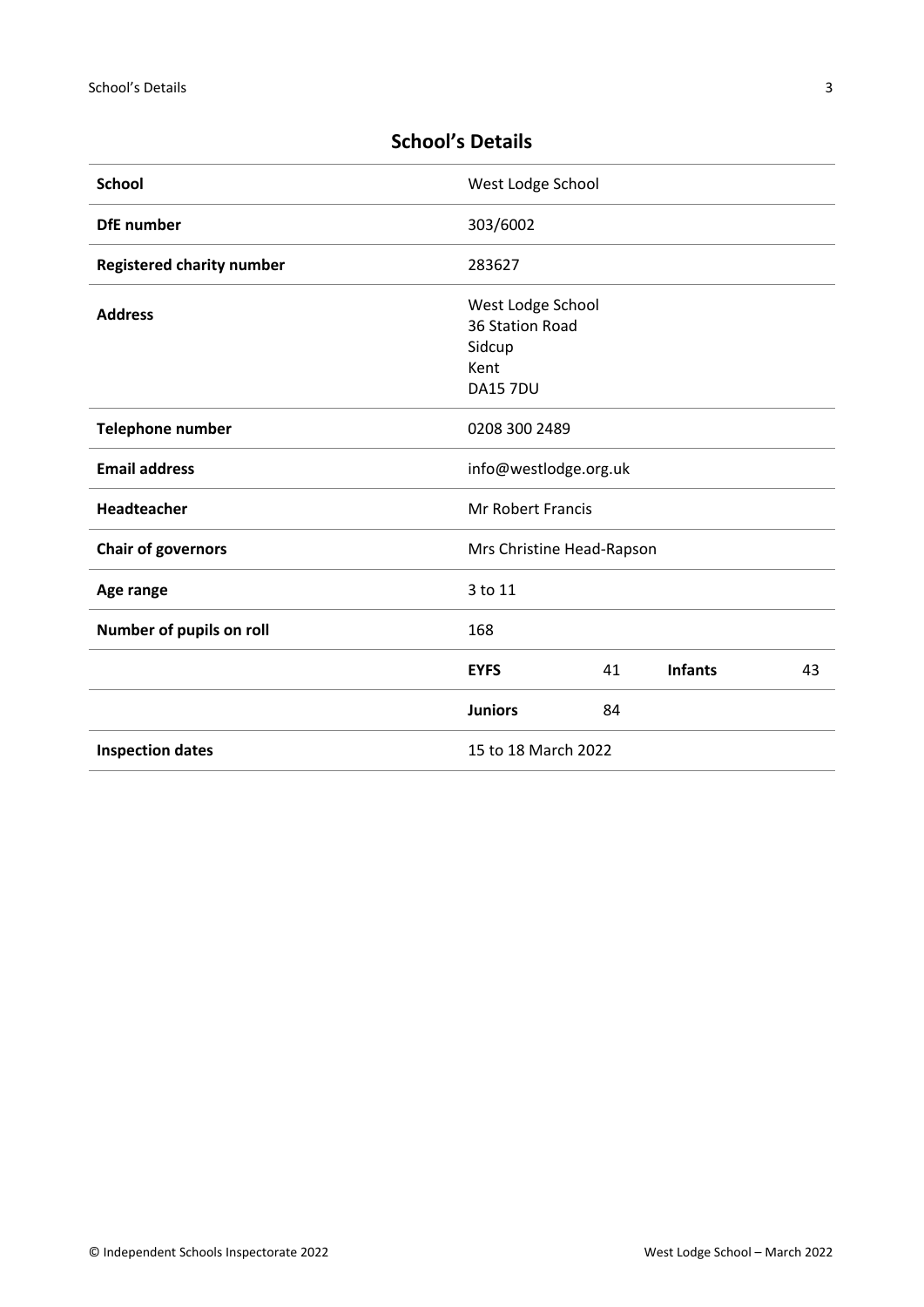# <span id="page-3-0"></span>**1. Background Information**

#### <span id="page-3-1"></span>**About the school**

- 1.1 West Lodge School is an independent co-educational day school situated in a modernised Victorian building in Sidcup. It was founded in 1940. The school is a charitable trust, overseen by a governing body. The school has one class per year group from Nursery to Year 6.
- 1.2 The current deputy headteacher and assistant headteacher took up their posts in September 2021, having previously held other roles in the school. The current bursar joined the school in September 2019.
- 1.3 The inspection took into account the circumstances faced by schools during the COVID-19 pandemic and the restrictions imposed by government guidance at various points of the pandemic.

#### <span id="page-3-2"></span>**What the school seeks to do**

1.4 The school aims to encourage each pupil to regard themselves as valued and successful. It seeks to enable pupils to see a challenging task as an opportunity to test themselves and learn and grow from the experience. The school endeavours to foster each pupil's moral and religious awareness to nurture co-operation, tolerance, empathy and respect for themselves and others.

#### <span id="page-3-3"></span>**About the pupils**

1.5 Most pupils come from local families representing a range of professional and business backgrounds. The school's own assessment data indicate that the ability of pupils on entry to the school is above average compared to those taking the same tests nationally. The school has identified 12 pupils as having special educational needs and/or disabilities (SEND), which include dyslexia and other conditions, all of whom receive additional specialist help. Two pupils have an education, health and care (EHC) plan. English is an additional language (EAL) for 19 pupils, whose needs are supported by their classroom teachers. The school has identified 27 pupils as being the most able in the school's population, and the curriculum is modified for them.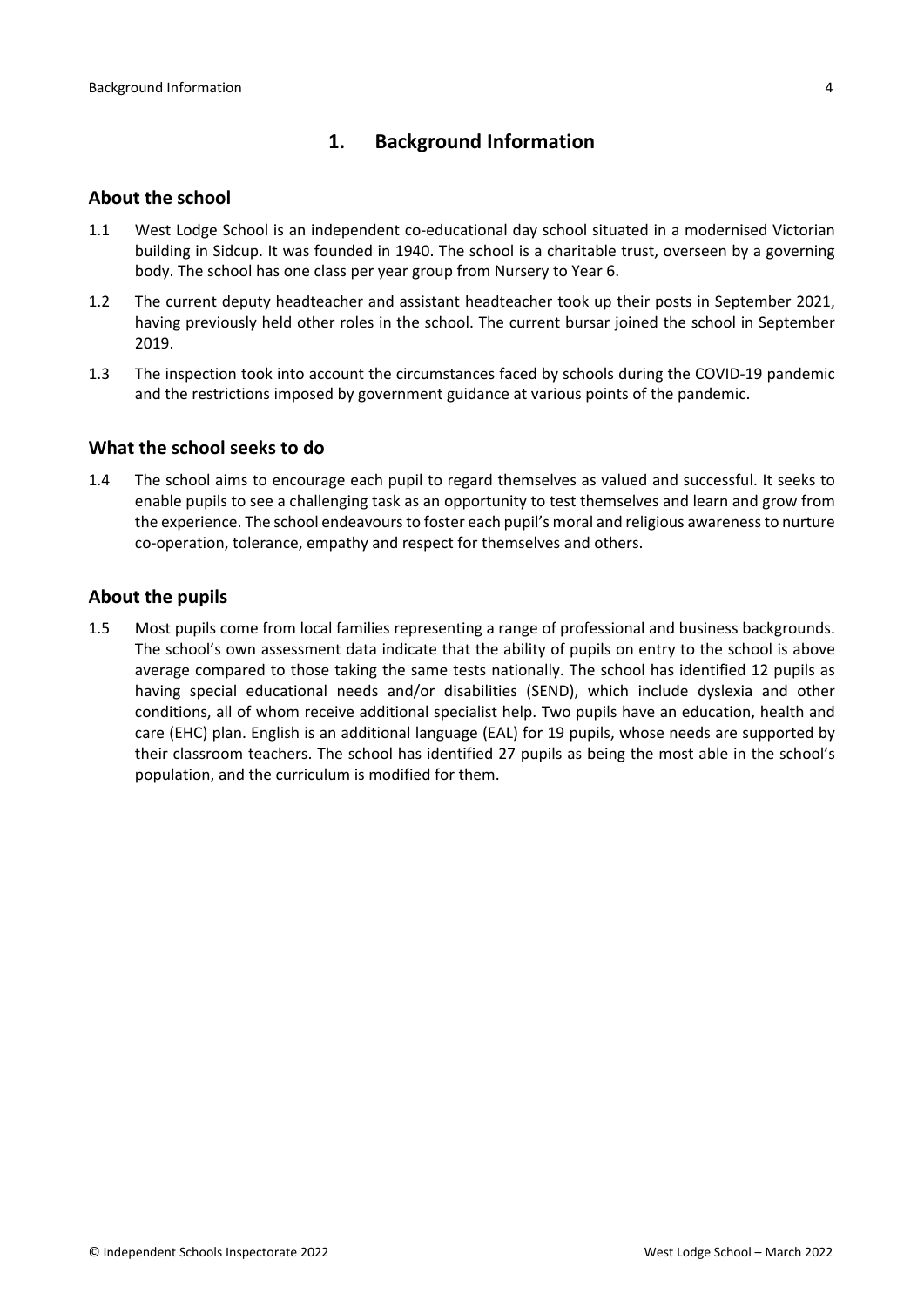# <span id="page-4-0"></span>**2. Regulatory Compliance Inspection**

### <span id="page-4-1"></span>**Preface**

The Independent Schools Inspectorate (ISI) is approved by the Secretary of State to inspect schools which are, or whose heads are, in membership of the associations which form the Independent Schools Council (ISC) and report on the extent to which they meet the Independent School Standards ('the standards') in the Schedule to the Education (Independent School Standards) Regulations 2014. Inspections of schools with early years settings not requiring registration also report whether the school complies with key provisions of the Early Years Foundation Stage (EYFS) statutory framework, and for registered settings the full range of the Early Years Foundation Stage provisions is considered. Additionally, inspections report on the school's accessibility plan under Schedule 10 of the Equality Act 2010 and the ban on corporal punishment under section 548 of the Education Act 1996. Inspections also comment on the progress made to meet any compliance action points set out in the school's most recent statutory inspection.

ISI inspections are also carried out under the arrangements of the ISC Associations for the maintenance and improvement of the quality of their membership.

**This is a FOCUSED COMPLIANCE INSPECTION which was combined with an inspection of EDUCATIONAL QUALITY. The FOCUSED COMPLIANCE inspection reports only on the school's compliance with the standards.** The standards represent minimum requirements and judgements are given either as **met** or as **not met**. All schools are required to meet all the standards applicable to them. Where the minimum requirements are not met, this is clearly indicated in the relevant section of the report and the school is required to take the actions specified. In this focused compliance inspection, key standards have been inspected in detail. These are the standards on safeguarding; measures to guard against bullying; arrangements for pupils' health and safety; arrangements to check the suitability of staff; the provision of information; the handling of parents' complaints; and other related aspects of leadership and management.

Additionally, this visit serves as a material change visit to assess the school's proposal to [specify nature of material change and any relevant background information about school's provision].

Inspections do not include matters that are outside of the regulatory framework described above, such as: an exhaustive health and safety audit; compliance with data protection requirements; an in-depth examination of the structural condition of the school, its services or other physical features; contractual arrangements with parents; an investigation of the financial viability of the school or its accounting procedures.

Inspectors may be aware of individual safeguarding concerns, allegations and complaints as part of the inspection process. Such matters will not usually be referred to specifically in published reports in this document but will have been considered by the team in reaching its judgements.

Links to the standards and requirements can be found here: The Education [\(Independent](http://www.legislation.gov.uk/uksi/2014/3283/contents/made) School Standards) [Regulations](http://www.legislation.gov.uk/uksi/2014/3283/contents/made) 2014, Early Years Foundation Stage Statutory [Framework.](https://www.gov.uk/government/publications/early-years-foundation-stage-framework--2)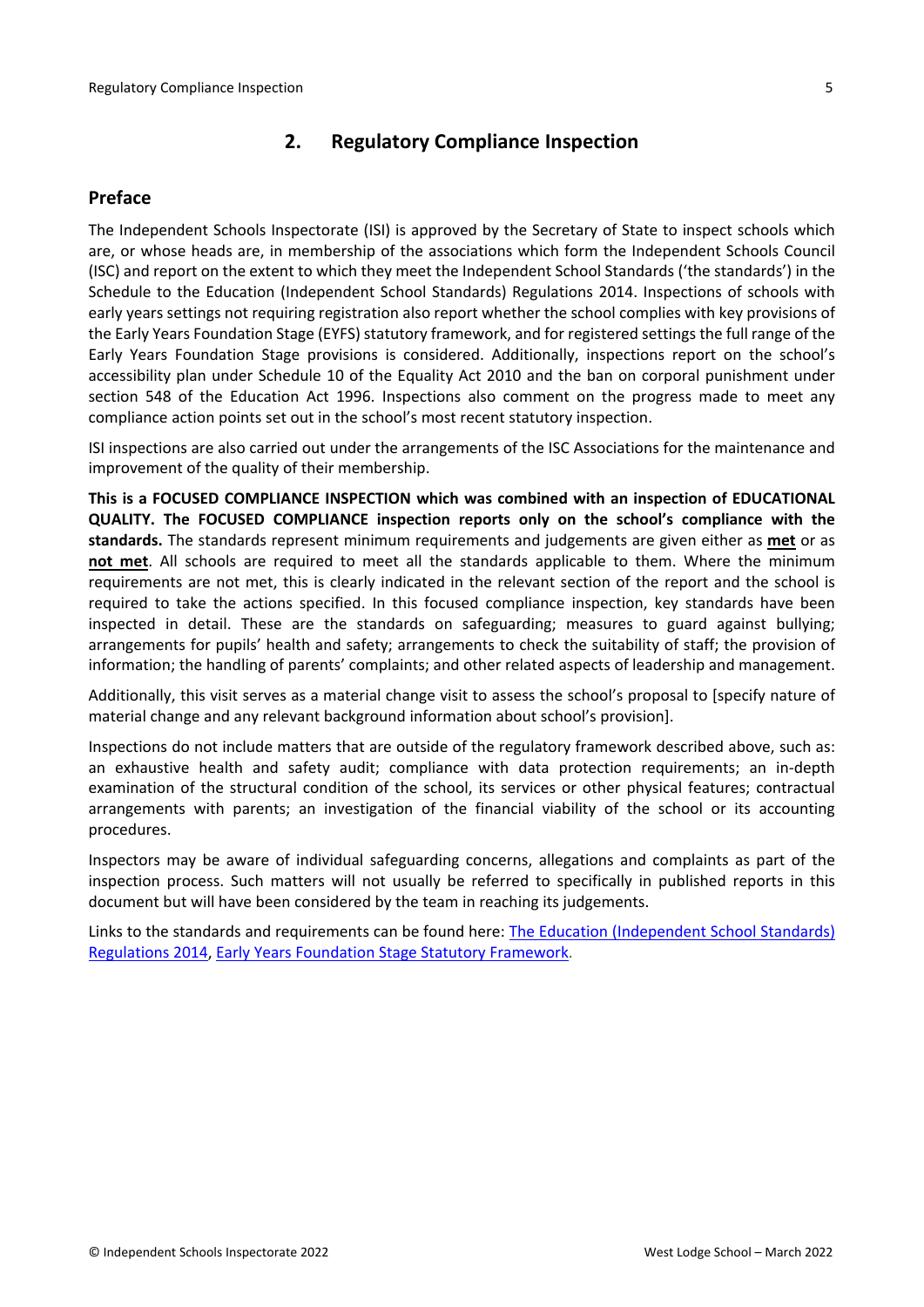# <span id="page-5-0"></span>**Key findings**

**2.1 The school meets the standards in the schedule to the Education (Independent School Standards) Regulations 2014, and relevant requirements of the statutory framework for the Early Years Foundation Stage, and associated requirements, and no further action is required as a result of this inspection.**

# <span id="page-5-1"></span>**PART 1 – Quality of education provided**

- 2.2 The school's own framework for assessment confirms that teaching enables pupils to make good progress in the context of Part 1 paragraph 3(a).
- 2.3 The curriculum is documented, supported by appropriate plans and schemes of work for the pupils and covers the required breadth of material. The teaching enables pupils to make good progress, encompasses effective behaviour management and is supported by suitable resources. A suitable framework for the assessment of pupils' performance is in place.
- 2.4 Pupils receive relationships education. The school has consulted parents and published a written statement of its policy which has regard to the relevant statutory guidance.
- **2.5 The standards relating to the quality of education [paragraphs 1–4] are met.**

# <span id="page-5-2"></span>**PART 2 – Spiritual, moral, social and cultural development of pupils**

- 2.6 Principles and values are actively promoted which facilitate the personal development of pupils as responsible, tolerant, law-abiding citizens.
- **2.7 The standard relating to spiritual, moral, social and cultural development [paragraph 5] is met.**

### <span id="page-5-3"></span>**PART 3 – Welfare, health and safety of pupils**

- 2.8 Arrangements are made to safeguard and promote the welfare of pupils by means that pay due regard to current statutory guidance; good behaviour is promoted; bullying is prevented so far as reasonably practicable; health and safety requirements are met, including those relating to fire safety; provision is made for first aid. Pupils are properly supervised; admission and attendance registers are maintained, as required, and there is a strategic approach to risk assessment. A disability access plan is in place.
- **2.9 The standardsrelating to welfare, health and safety [paragraphs 6–16], the requirement of Schedule 10 of the Equality Act 2010, and the ban on corporal punishment undersection 548 of the Education Act 1996 are met.**

### <span id="page-5-4"></span>**PART 4 – Suitability of staff, supply staff, and proprietors**

- 2.10 The school makes appropriate checks to ensure the suitability of staff, supply staff and proprietors, and a register is kept as required.
- **2.11 The standards relating to the suitability of those in contact with pupils at the school [paragraphs 17–21] are met.**

### <span id="page-5-5"></span>**PART 5 – Premises of and accommodation at schools**

2.12 Suitable toilet and changing facilities, and showering facilities where required by the standard, and appropriate accommodation for pupils' medical and therapy needs are provided. The premises are maintained to a standard commensurate with health and safety; acoustics and lighting are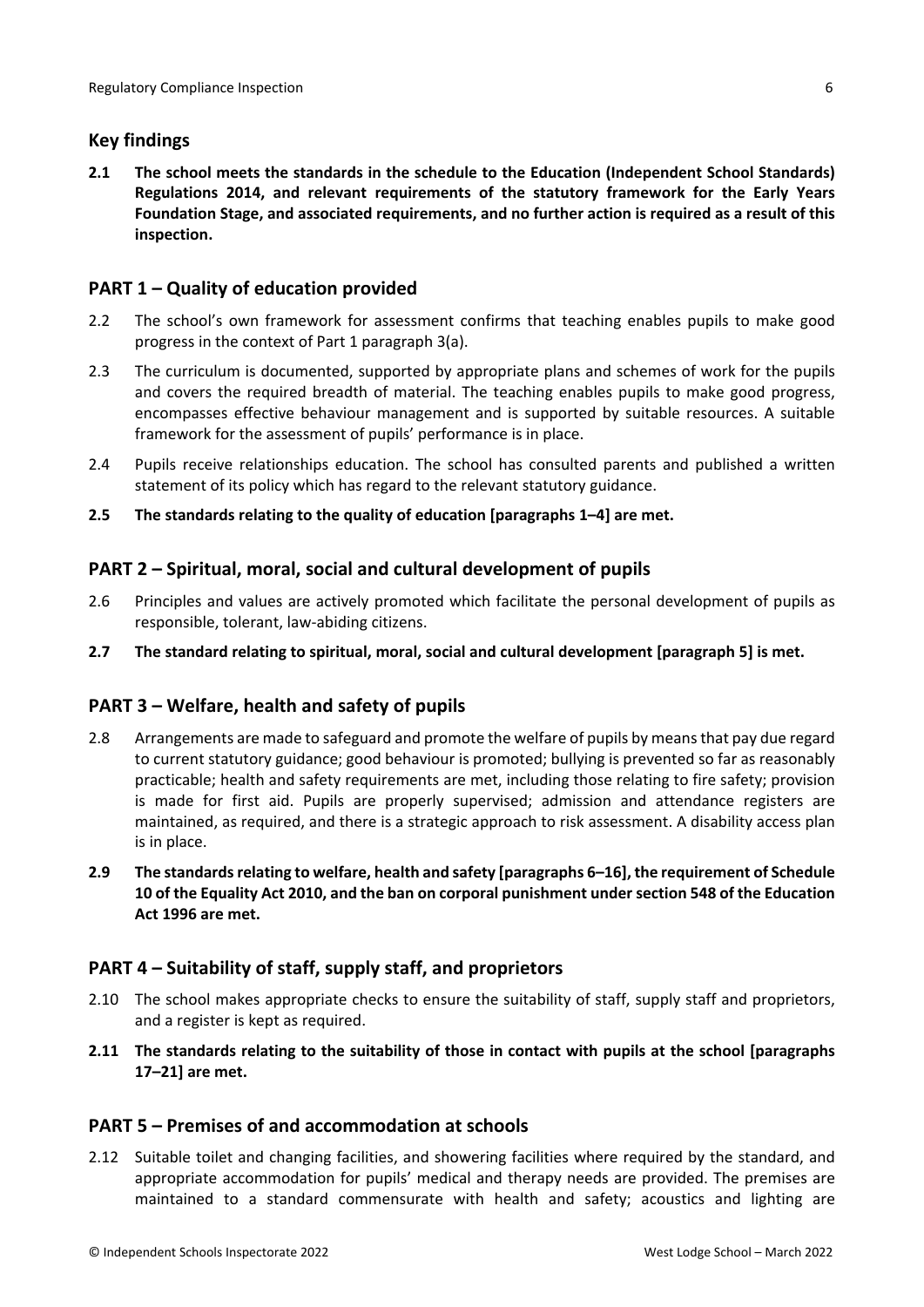appropriate; water provision is adequate. Suitable outdoor space is provided for physical education and outdoor play.

**2.13 The standards relating to the premises and accommodation [paragraphs 22–31] are met.**

#### <span id="page-6-0"></span>**PART 6 – Provision of information**

- 2.14 A range of information is published, provided or made available to parents, inspectors and the Department for Education. This includes details about the proprietor, the ethos of the school and the curriculum, and of the school's arrangementsfor admission, behaviour and exclusions, bullying, health and safety, first aid, details of the complaints procedure, and the number of complaints registered under the formal procedure during the preceding school year, and the provision for any with education, health and care plans or English as an additional language. It also includes particulars of the school's academic performance during the preceding school year, inspection reports and (for parents only) a report at least annually of their own child's progress. The safeguarding policy is posted on the school's website.
- **2.15 The standard relating to the provision of information [paragraph 32] is met.**

#### <span id="page-6-1"></span>**PART 7 – Manner in which complaints are handled**

- 2.16 Parental complaints, if any, are handled effectively through a three-stage process, (informal, formal and a hearing before a panel of three, one of whom isindependent of the school). Each stage has clear time scales, and at the third stage the panel can make findings and recommendations which are communicated to the complainant. Records are kept appropriately, including of any action taken, whether or not a complaint is successful.
- **2.17 The standard relating to the handling of complaints [paragraph 33] is met.**

#### <span id="page-6-2"></span>**PART 8 – Quality of leadership in and management of schools**

- 2.18 The proprietor ensures that the leadership and management demonstrate good skills and knowledge, and fulfil their responsibilities effectively, so that the other standards are consistently met, and they actively promote the well-being of the pupils.
- **2.19 The standard relating to leadership and management of the school [paragraph 34] is met.**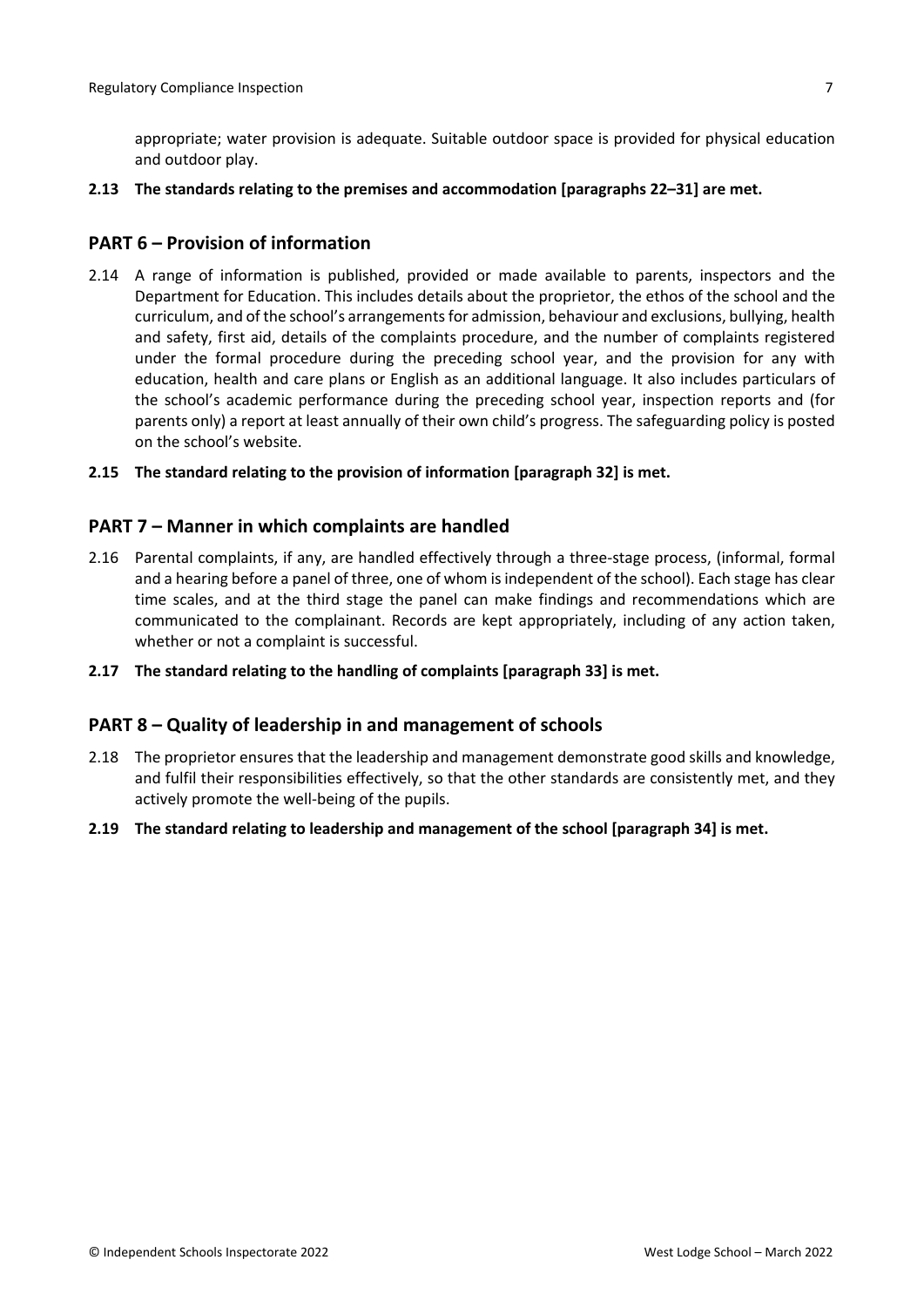# <span id="page-7-0"></span>**3. Educational Quality Inspection**

#### <span id="page-7-1"></span>**Preface**

**The EDUCATIONAL QUALITY inspection reports on the quality of the school's work**. It focuses on the two key outcomes:

- The achievement of the pupils, including their academic development, and
- The personal development of the pupils.

#### **The headline judgements apply one of the ISI descriptors 'excellent', 'good', 'sound' or 'unsatisfactory'.**

Where necessary, National Curriculum nomenclature is used to refer to year groups in the school.

# <span id="page-7-2"></span>**Key findings**

- 3.1 The quality of the pupils' academic and other achievements is excellent.
	- Pupils' achievement is excellent; pupils, including those with SEND, make rapid progress over time, with some variation in different subjects.
	- Pupils demonstrate advanced skills, knowledge and understanding for their age.
	- Pupils' attitudes towards learning and achievement are outstanding.
	- Pupils' competence in information and communication technology (ICT) is highly advanced.
- 3.2 The quality of the pupils' personal development is excellent.
	- Pupils' self-confidence and self-esteem are excellent; pupils are very confident to verbalise their thoughts and feelings to each other.
	- Pupils demonstrate outstanding moral awareness.
	- Pupils display mature spiritual awareness.
	- Pupils' contribution to others is outstanding.

#### <span id="page-7-3"></span>**Recommendation**

- 3.3 The school should make the following improvements.
	- Ensure that pupils always make equivalently strong progress across different subjects.

#### <span id="page-7-4"></span>**The quality of the pupils' academic and other achievements**

- 3.4 The quality of the pupils' academic and other achievements is excellent.
- 3.5 Pupils' attainment is excellent, with pupils obtaining well above average scores compared to those taking the same tests nationally in the years 2017 to 2019. The progress and attainment of children in the EYFS are excellent, with above national percentages of children attaining and exceeding a good level of development in the same years. Most parents who responded to the pre-inspection questionnaire agree that teaching enables their children to make progress. Inspection evidence supports this view. Pupils' books demonstrate rapid progress over time. The school's assessment data also show that, while excellent overall, there is some variation in the extent of progress pupils make in different subjects. Pupils with SEND make rapid progress over time from their starting points. This includes improvement in scores in standardised tests and progress recorded against targets in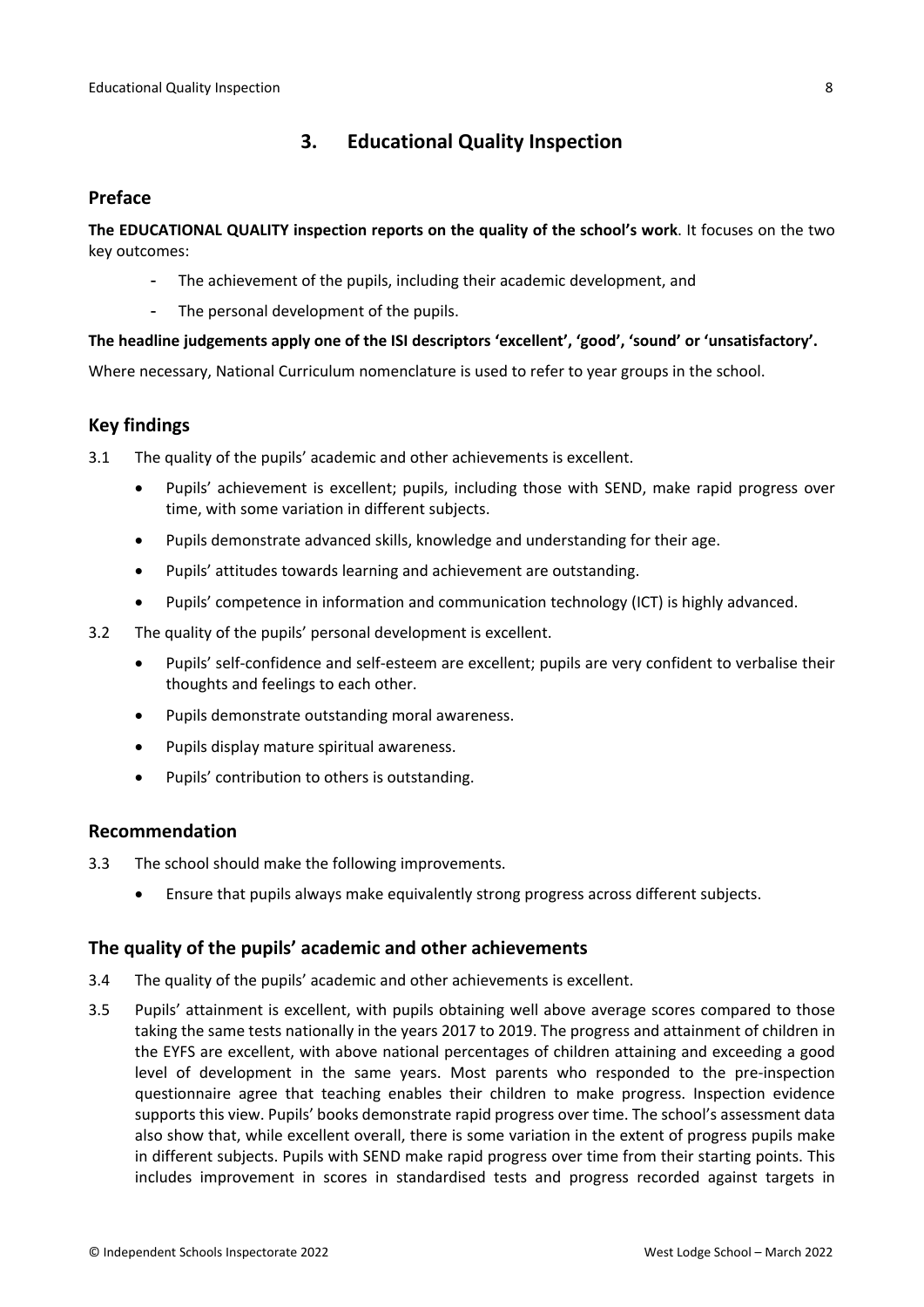individual education plans. Observations confirm that pupils learn swiftly during lessons. Leaders enable staff to use analysis of assessment data to match their teaching to individual pupils' needs well.

- 3.6 Pupils demonstrate advanced skills, knowledge and understanding for their age. For example, children in the Nursery and Reception were able to identity different musical instruments in the music that they listened to, such as drums and ukuleles. They displayed strong control of the tone and volume of their singing. Artwork displayed across the school, such as younger pupils' versions of Salvador Dalí's *The Persistence of Memory* and work on Kandinsky, is of high quality. It features strong composition and ability to use shape, colour and texture to create particular effects. Pupils in the middle of the school demonstrate strong knowledge and understanding about subjects such as elements of electric circuits and the Tudors. The oldest pupils' language work shows an excellent understanding of French and Spanish vocabulary. All pupils who responded to the questionnaire agreed that teachers know how to help them to learn. Inspection evidence supports this view. Pupils' skills, knowledge and understanding increase as a result of teachers' clear guidance and explanations. Staff ask questions that enable pupils to develop and express their understanding.
- 3.7 Pupils' attitudes towards learning and achievement are outstanding. For example, during a lesson about letters and sounds, children in Reception were very keen to try to sound out words and write simple sentences. Pupils were highly engaged throughout all lessons seen, showing excellent concentration and application of effort. Pupils' books from across the school and the range of subjects features much care taken over presentation and the quality of work. These highly positive attitudes are supported by enthusiastic teaching and pacey lessons that keep the pupils' interest.
- 3.8 Pupils' competence in ICT is highly advanced. The youngest pupils make effective use of visual and practical resources to sequence their intended programming before they type it in. Pupils from Year 3 upwards use design books well to inform 3D printing design work. The oldest pupils' ICT work, including that of SEND pupils, includes highly sophisticated design work and use of 3D printing to create the often intricate models designed. Older pupils' well-presented and clearly formatted work demonstrates detailed knowledge of the history of computing. This work also features highly competent ability to extract key information from appropriate online sources. Younger pupils are fluent at using coding at a level highly advanced for their age. Children in the Nursery are able to use go-stop cards and set directions on bebots and probots. Pupils' independent green-screen work is of very high quality, featuring clear recording and self-chosen backgroundsthat match the subject matter of their presentations very well. Pupils are very competent in creating sophisticated storyboards and stop-go animated stories. Pupils' ICT skills are supported by specialist teaching that they receive from Nursery onwards.
- 3.9 Pupils' communication skills are excellent. For instance, children in the Nursery were able to name the person who writes a book as an 'author' and explain what the 'blurb' tells the reader. Reception children's writing is extremely well-formed and developed for their age. Stories created by children in Reception during the inspection used advanced vocabulary and highly developed sentences. Pupils' writing in Year 2 is very well constructed and often features excellent use of expressive vocabulary. Older pupils' writing is highly evocative and expressive, featuring excellent use of a wide range of different writing techniques. The oldest pupils' writing is typically of the quality expected from much older pupils. Pupils' communication skills are supported by feedback from teachers which includes very useful attention to detail and clarity about how to improve work further. There is an emphasis on specific features of text that enables pupils to develop a very strong understanding of the difference that these make to the reader. However, some of the school's own assessment data indicate that older pupils' progress in English is not always as strong as their progress in mathematics over time.
- 3.10 Pupils' mathematical abilities are outstanding. For example, children's mathematical work in the EYFS demonstrates a strong understanding of shape and number for their age. Younger pupils' books demonstrate excellent understanding of place value, with the most able pupils demonstrating advanced ability to calculate using fractions and simple algebra. The oldest pupils' mathematics books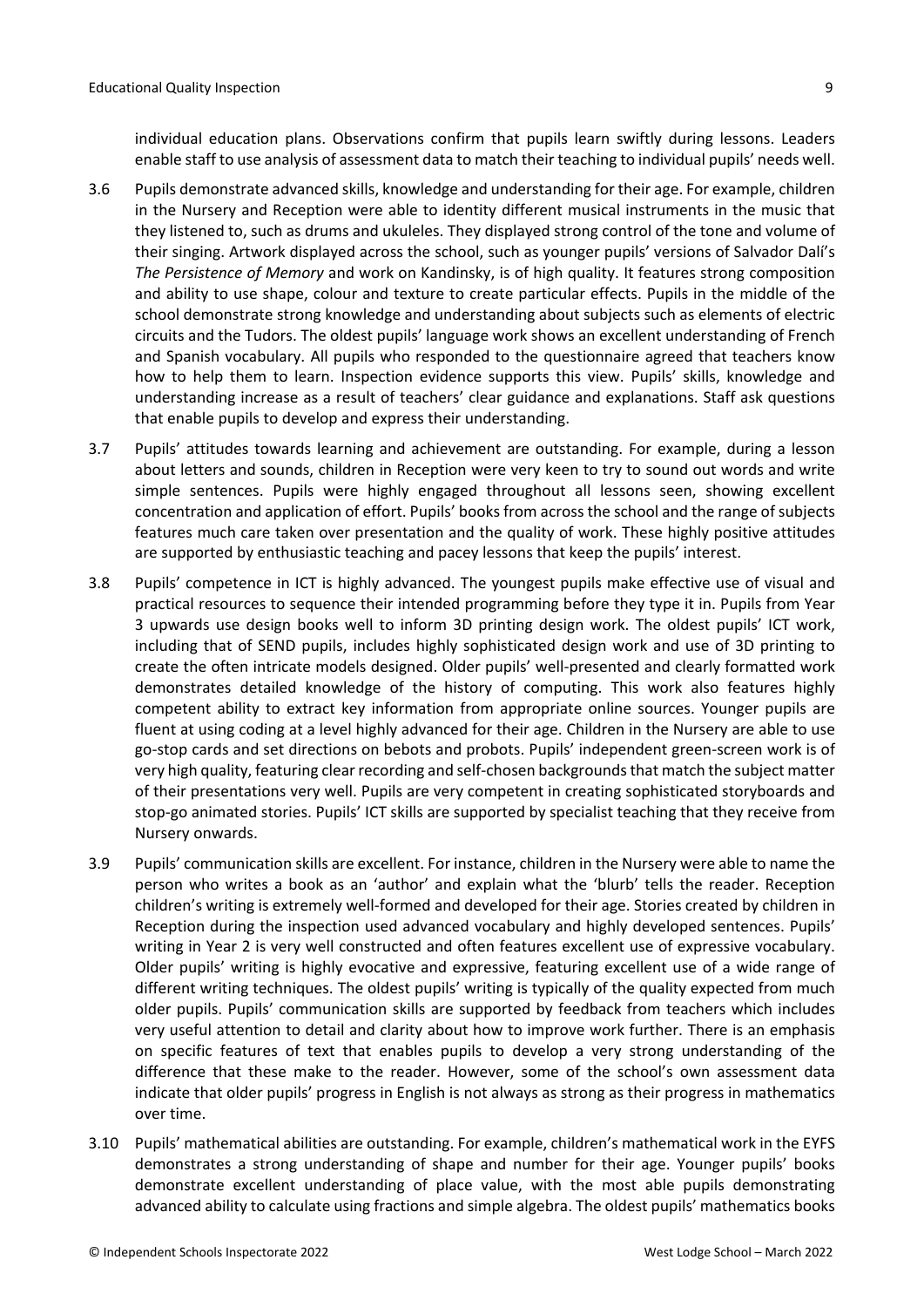contain highly proficient work on angles and negative numbers. In a mathematics lesson observed, several of the oldest pupils were able to suggest accurately advanced ways of solving problems about angles typically explored by senior school pupils. This is because the work given to pupils contains a very high level of challenge.

- 3.11 Pupils' display confident and competent study skills. For example, children in the Nursery were able to articulate very intelligent predictions of what might happen next in a story that they listened to. Older pupils, including those with SEND, have carried out skilful and detailed independent research into topics such as Mount Kilimanjaro and global warming. Their work demonstrates highly competent ability to identify and extract key information from appropriate online sources. Pupils' study skills develop through the large amount of work which gives pupils the opportunity to find things out for themselves. The school fully meets its aim to enable children to see a challenging task as an opportunity to test themselves and learn and grow from the experience.
- 3.12 Pupils' academic and other achievements are excellent. Pupils achieve a very high proportion of distinctions in LAMDA examinations, with the other entrants gaining merits. Pupils have achieved success in regional and ISA art competitions and sporting events such as under-11 netball, cricket and basketball. West Lodge Under-11 netballers are currently leading the Bexley High Five Netball League. Pupils have achieved individual success in national poetry competitions and music scholarships. The large majority of leavers, including those with SEND, are successful in achieving places at competitive grammar or independent senior schools with high standards of entry. Individual pupils have taken part in a UK Intermediate Maths Challenge. Pupils' achievements in these areas are supported by the wide range of clubs that they attend.

# <span id="page-9-0"></span>**The quality of the pupils' personal development**

- 3.13 The quality of the pupils' personal development is excellent.
- 3.14 Pupils' self-confidence and self-esteem are excellent. They are very confident to verbalise their thoughts and feelings to each other. For example, younger pupils reflected thoughtfully about and described their own identities to each other while making 'This is me' badges. Children in the Reception were confident to try to sound out simple sentences. Older pupils who spoke to the inspectors were very reflective about their own development and confidence and what had influenced the growth of these. Pupils' books often feature very thoughtful and accurate self-evaluation. Pupils' self-confidence and self-awareness are supported by the school's promotion of a 'can-do' attitude and of a willingness to not give up when difficulties are encountered. Staff make highly effective use of success criteria to guide the pupils' own understanding of the quality of their work. Marking and feedback strengthen pupils' understanding of the strengths of their work and what they need to do to improve it further. A very large majority of parents who responded to the questionnaire agreed that the school helps their children to be confident and independent. Inspection evidence supports this view. The school fully meets its aim to encourage each pupil to regard themselves as valued and successful.
- 3.15 Pupils display outstanding moral awareness. For example, in a personal, social and health education (PSHE) lesson, younger pupils' discussion of family histories showed much understanding of how fortunate they were compared to many of their ancestors. The oldest pupils' work about human rights demonstrates a strong appreciation of the importance of these. Pupils who spoke to the inspectors expressed sophisticated thoughts about the fact that human rights should be for everyone, regardless of age or situation. PSHE work from different age groups demonstrates mature understanding of the way that the use of discriminatory language can be hurtful and cause harm. Older pupils devoted substantial consideration to the laws and moral expectations that they would want to be in place in fictional islands they created. The oldest pupils' work includes very thoughtful reflection about whether or not the same set of rules could be applied to different groups of people, such as Year 6 and Nursery. Staff involve pupils in many activities that promote such thoughtfulness and depth of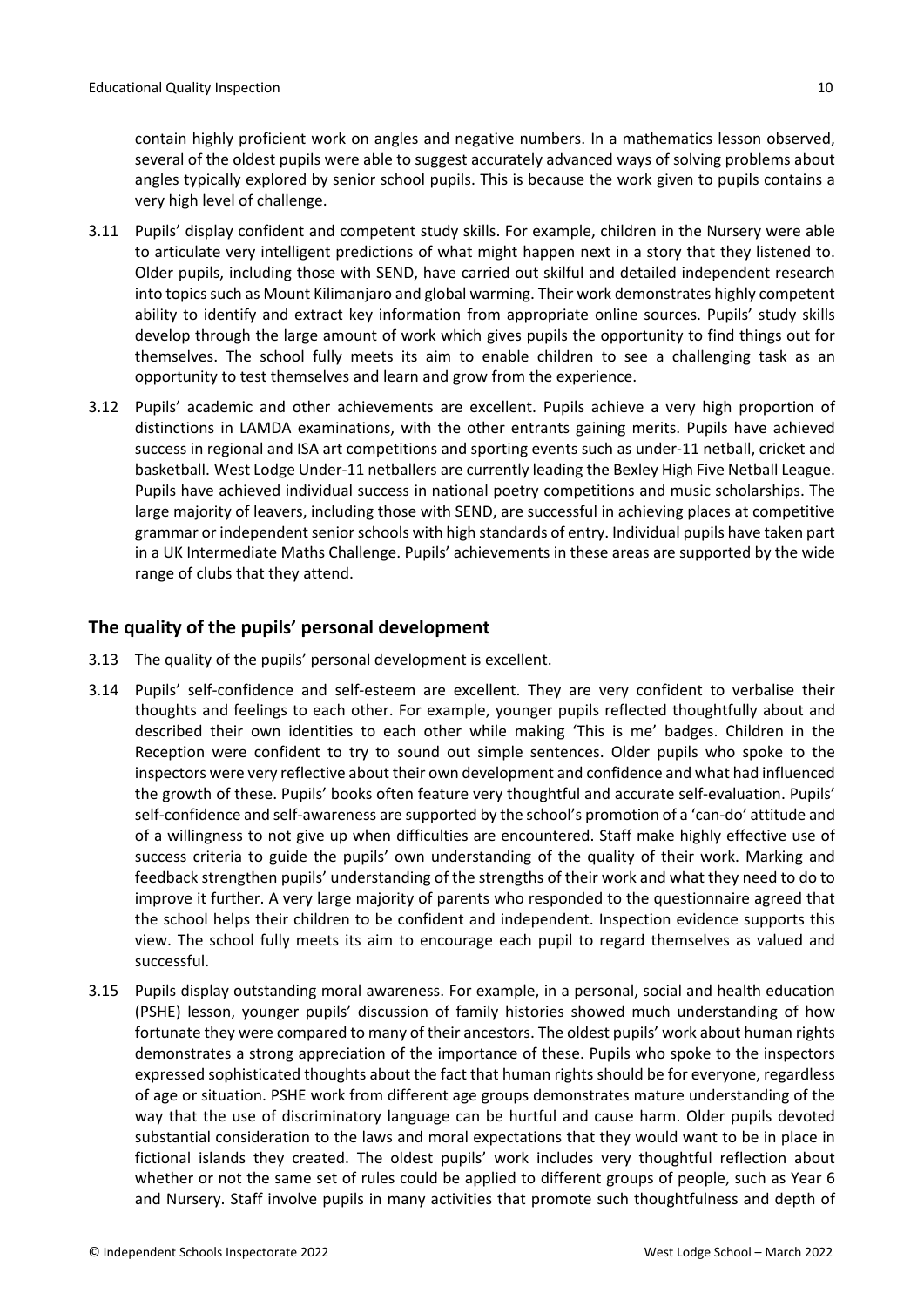reflection. Most pupils who responded to the questionnaire agreed that pupils are kind and respect each other. Inspection evidence supports this view. Pupils demonstrated consistently excellent behaviour during the inspection. This is because of leaders' and staff's high behavioural expectations. The 'West Lodge Way' code of conduct and values have been successfully embedded by leaders and staff and are referred to constantly. The school fully meets its aim to foster each pupil's moral and religious awareness to nurture co-operation, tolerance, empathy and respect for themselves and others.

- 3.16 Pupils display mature spiritual awareness. French 'language portraits' demonstrate strong appreciation of the way that language relates to identity. The work of pupils in the middle of the school on the Buddhist idea of *The Eightfold Path* shows very thoughtful reflection on the notion of 'right thought, right speech, right beliefs and right actions'*.* Older pupils explained to inspectors how fascinating they found the similarities and differences between certain aspects of Judaism and Christianity. The oldest pupils spoke with feeling about particular artists and genres of art that had inspired them. They also expressed enjoyment of patterns that they detected in mathematics.
- 3.17 Pupils' contribution to others is outstanding. For example, pupils have initiated events such as a fashion week to support the 'What makes you different makes you beautiful' charity. Older pupils' rationales for the particular charities they have chosen to support are extremely articulate. They demonstrate an outstanding sense of responsibility towards, for example, victims of war, families affected by hunger or severe illness, and animal welfare. The pupils' work on climate change demonstrates a substantial knowledge base and deep reflection on the issue. The oldest pupils' reflections on their responsibilities toward younger ones show a strong understanding of why these matter. Pupils' explorations of Dr Barnardo display considerable understanding of the importance of his work. Staff promote strongly this sense of responsibility towards others through activities such as 'design your own fundraising event'. They give pupils leadership roles that enable them to act on behalf of others.
- 3.18 Pupils' social development is advanced. Most parents who responded to the questionnaire agreed that the school equips their children with the team working, collaborative and research skills they need in later life. Inspection evidence supports this view. In all lessons seen, children and pupils listened to each other and staff with genuine interest and respect. They work together collaboratively very well. For example, some older pupils spontaneously supported other pupils engaged in creative writing. Pupils' collaborative skills are very strong because staff often group pupils so that they need to work together on tasks and activities. For example, in a PSHE lesson, pupils took turns in sitting in a 'hot seat' with other pupils asking them questions.
- 3.19 Pupils' awareness and understanding of notions of rights and equality are excellent. For example, during an assembly, pupils demonstrated much empathy with Ukrainians experiencing war and suffering. The oldest pupils have produced highly reflective work about gender identity, which features intelligent questions put forward in a very respectful manner. Pupils' strong appreciation of diversity and awareness of issues of rights develop as they are constantly exposed to themes of equality and justice.
- 3.20 Pupils' decision-making skills are advanced for their age. For example, in a physical education (PE) lesson for children in the Nursery, they made very sensible decisions about how to perform forward rolls safely and creatively using a variety of apparatus. Younger pupils' PSHE work includes advanced reflections about risk taking and choices that can help minimise social, emotional and physical risks. The oldest pupils who spoke to the inspectors reflected very thoughtfully on the decisions and choices that they had made while preparing themselves for their next schools. Much PSHE work is designed to promote pupils' reflection on the consequences of different choices and behaviours.
- 3.21 Pupils' understanding of how to stay safe and keep healthy is notably strong. For example, children in the EYFS spontaneously took much care to move very carefully and hold banisters when walking upstairs to their next lesson. Pupils' PSHE work includes highly articulate self-reflection on themes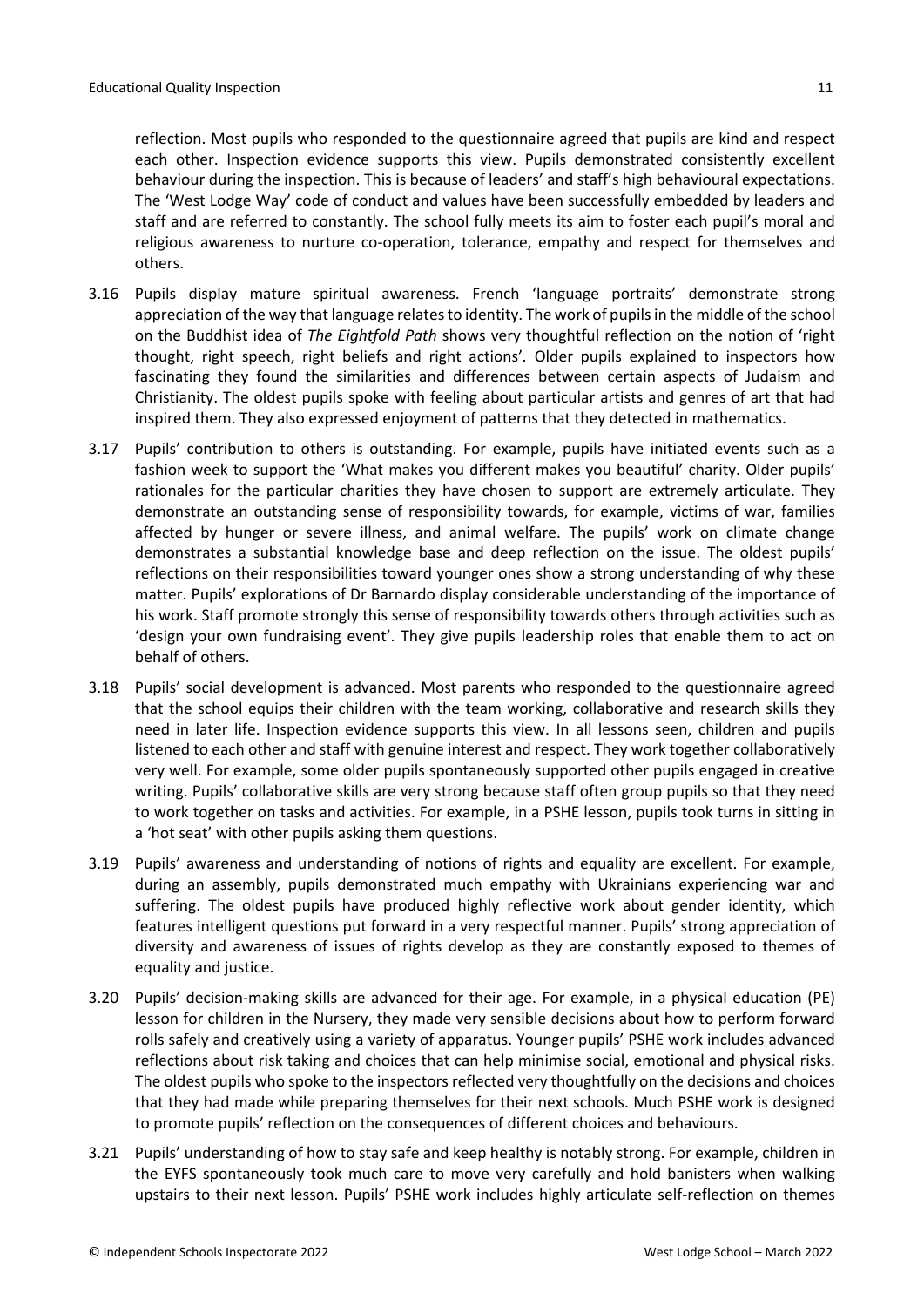such as anxiety that demonstrates strong understanding of strategies, including exercise, good diet and sleep, that can alleviate this. It also includes excellent discussions about what constitutes a trusted adult. Younger pupils' work on feelings demonstrates their very strong awareness of methods they can use to recognise and reduce negative feelings, such as sadness, jealousy and anger. Almost all pupils who responded to the questionnaire said that they understand how to stay safe online. Inspection evidence supports this view. Pupils who spoke to the inspectors were able to suggest very sensible 'top tips' about how to keep safe when online.